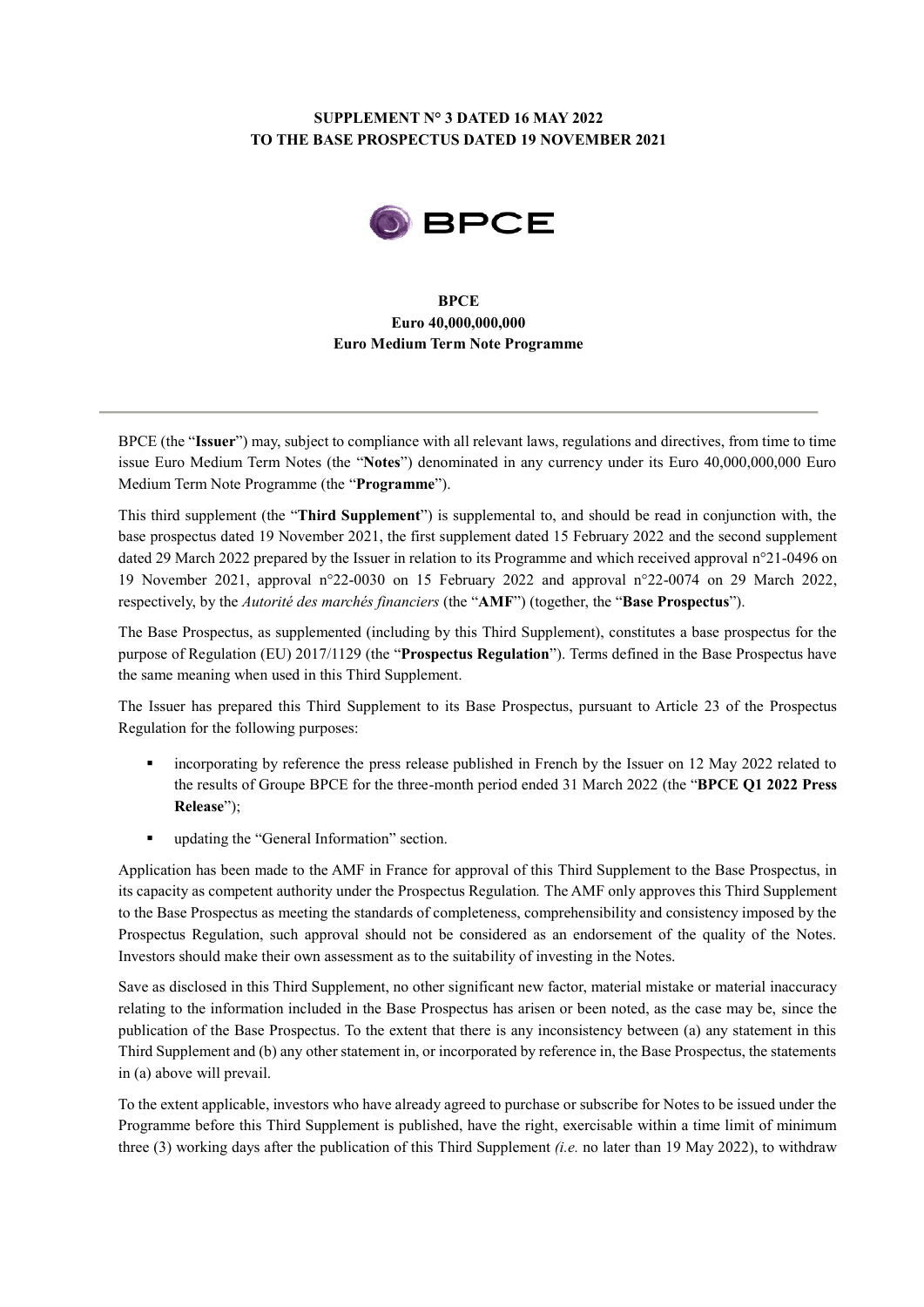their acceptances, provided that the significant new factor, material mistake or material inaccuracy arose or was noted before the closing of the offer period or the delivery of the Notes, whichever occurs first. Investors may contact the Autorised Offerors should they wish to exercise the right of withdrawal.

Copies of this Third Supplement (a) may be obtained free of charge at the registered office of the Issuer (BPCE Service Emissions - 50, avenue Pierre Mendès France – 75201 Paris Cedex 13) and (b) will be made available on the websites of the Issuer [\(www.groupebpce.fr\)](http://www.groupebpce.fr/) and of the AMF [\(www.amf-france.org\)](http://www.amf-france.org/).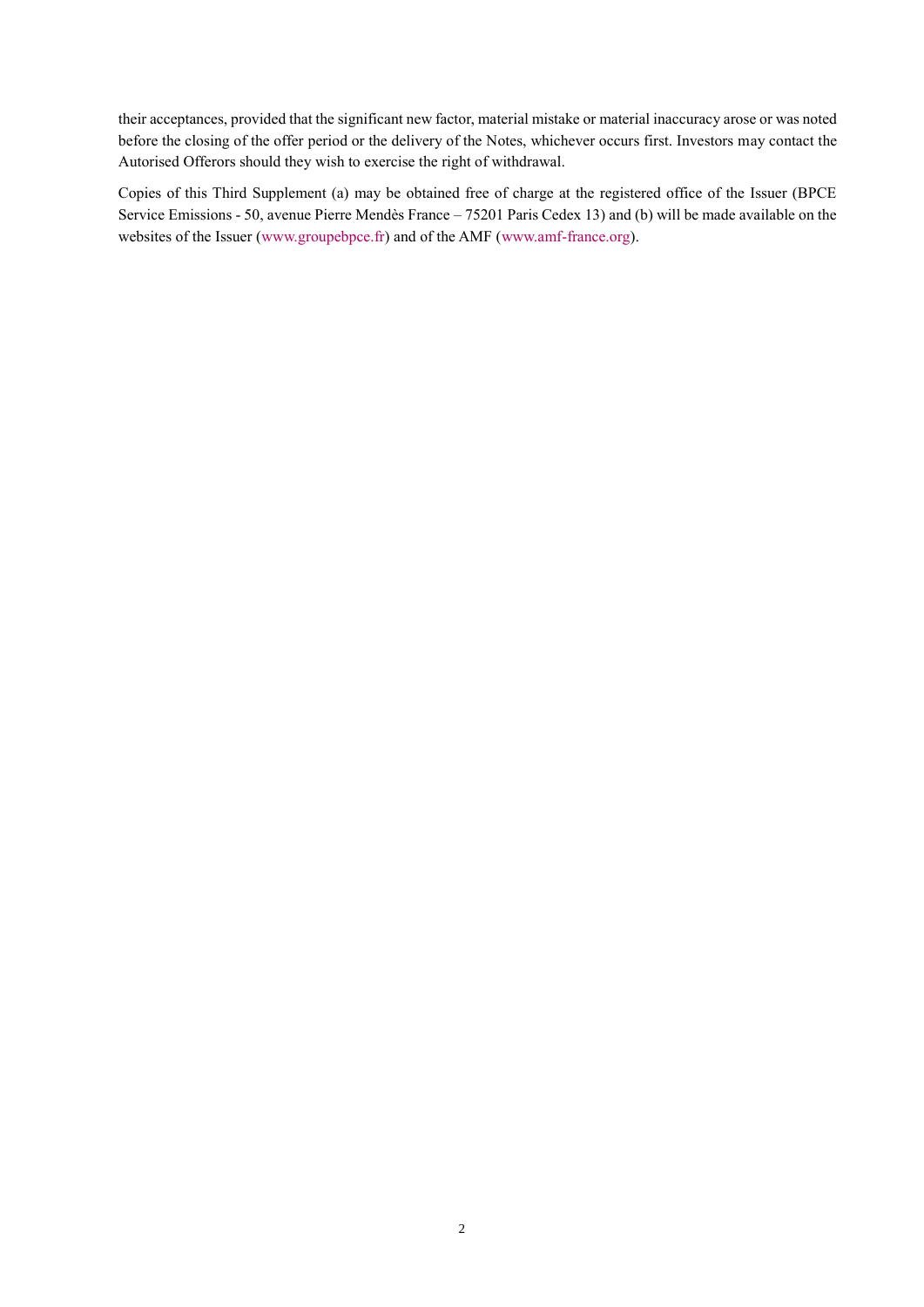## **TABLE OF CONTENTS**

| PERSON RESPONSIBLE FOR THE INFORMATION GIVEN IN THE THIRD SUPPLEMENT TO |  |
|-------------------------------------------------------------------------|--|
|                                                                         |  |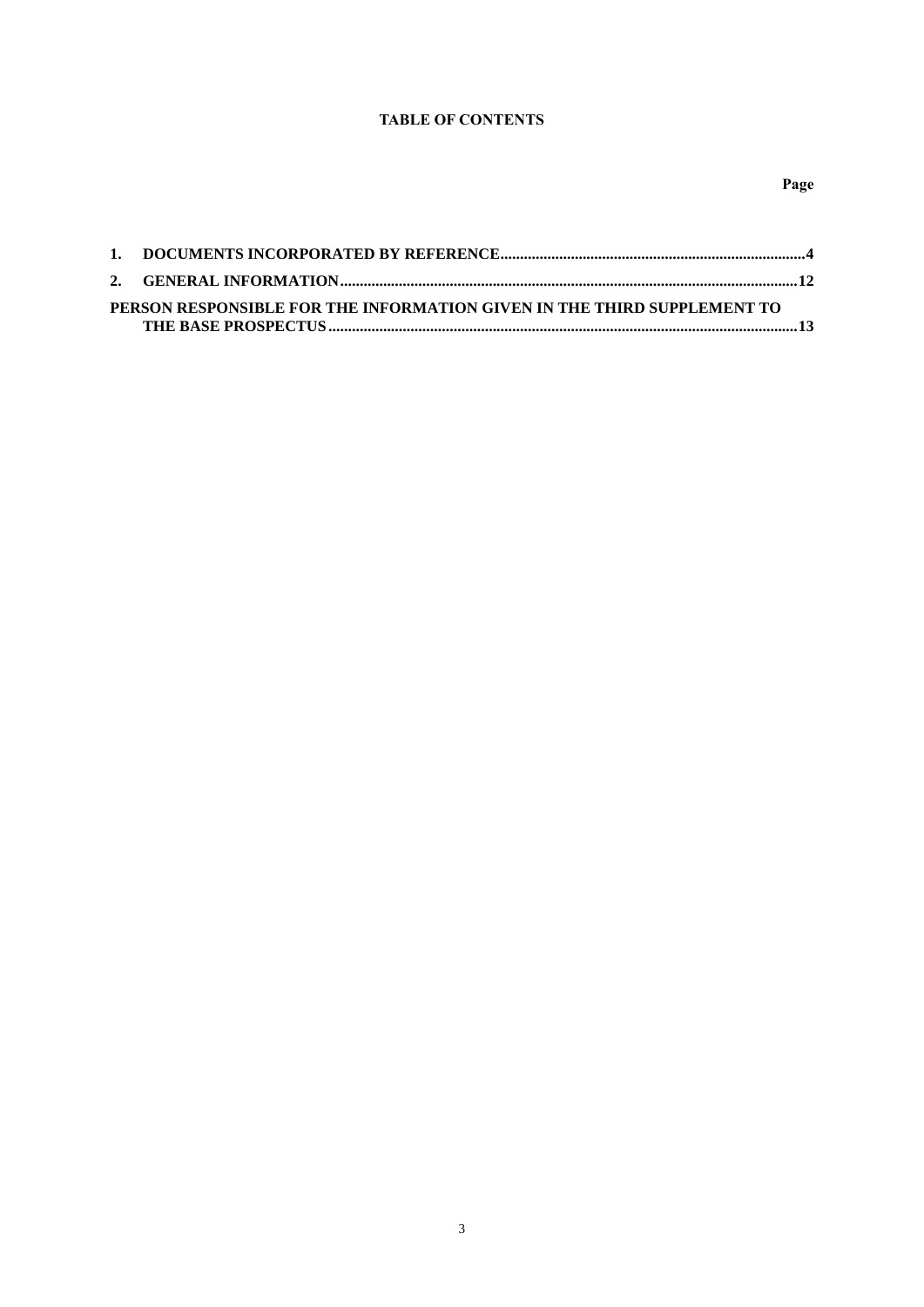### <span id="page-3-0"></span>**1. DOCUMENTS INCORPORATED BY REFERENCE**

On page 36 of the Base Prospectus, the section entitled "*Documents Incorporated By Reference*" is deleted in its entirety and replaced as follows:

"This Base Prospectus should be read and construed in conjunction with the sections referred to in the table below included in the following documents, which have been previously published or are published simultaneously with this Base Prospectus and that have been filed with the *Autorité des marchés financiers* (the "**AMF**") for the purpose of the Prospectus Regulation, and shall be incorporated in, and form part of, this Base Prospectus (together, the "**Documents Incorporated by Reference**"). The non-incorporated parts of the documents incorporated by reference in this Base Prospectus shall not form part of this Base Prospectus:

(a) the BPCE 2020 Universal Registration Document (*document d'enregistrement universel*), published in French, which was filed with the AMF under registration number D.21-0182, dated 24 March 2021 (the "**BPCE 2020 Universal Registration Document**");

[https://groupebpce.com/content/download/24497/file/BPCE-DEU2020-FR\\_01.pdf](https://groupebpce.com/content/download/24497/file/BPCE-DEU2020-FR_01.pdf)

(b) the first amendment to the BPCE risks report (Pillar III) (the "**Pillar III Report First Amendment**"), published in French, dated 17 September 2021;

[https://groupebpce.com/content/download/26895/file/Actualisation\\_semestrielle\\_Rapport\\_sur\\_les\\_ri](https://groupebpce.com/content/download/26895/file/Actualisation_semestrielle_Rapport_sur_les_risques_Pilier%20III_2020_VDEF.pdf) [sques\\_Pilier%20III\\_2020\\_VDEF.pdf](https://groupebpce.com/content/download/26895/file/Actualisation_semestrielle_Rapport_sur_les_risques_Pilier%20III_2020_VDEF.pdf)

(c) the BPCE 2021 Universal Registration Document (*document d'enregistrement universel*), published in French, which was filed with the AMF under registration number D.22-0135, dated 23 March 2022 (the "**BPCE 2021 Universal Registration Document**");

[https://groupebpce.com/content/download/29858/file/BPCE2021\\_URD\\_FR.pdf](https://groupebpce.com/content/download/29858/file/BPCE2021_URD_FR.pdf)

(d) the press release published in French by the Issuer on 12 May 2022 related to the results of Groupe BPCE for the three-month period ended 31 March 2022 (the "**BPCE Q1 2022 Press Release**");

[https://groupebpce.com/content/download/30843/file/CP\\_Re%CC%81sultats\\_Groupe\\_BPCE\\_T1-](https://groupebpce.com/content/download/30843/file/CP_Re%CC%81sultats_Groupe_BPCE_T1-2022_FR.pdf) [2022\\_FR.pdf](https://groupebpce.com/content/download/30843/file/CP_Re%CC%81sultats_Groupe_BPCE_T1-2022_FR.pdf)

- (e) the sections "Terms and Conditions of the Notes" contained in the following base prospectuses, and where applicable, supplement(s) to these base prospectuses, of the Issuer:
	- (i) base prospectus dated 20 November 2020 which received the approval number 20-564 on 21 November 2019 by the AMF, (the "**2020 EMTN Conditions**");

[https://groupebpce.com/content/download/23102/file/BPCE%20EMTN%202020\\_Base%20P](https://groupebpce.com/content/download/23102/file/BPCE%20EMTN%202020_Base%20Prospectus%20%28final%29.pdf) [rospectus%20%28final%29.pdf](https://groupebpce.com/content/download/23102/file/BPCE%20EMTN%202020_Base%20Prospectus%20%28final%29.pdf)

(ii) base prospectus dated 21 November 2019 which received the approval number 19-539 on 21 November 2019 by the AMF, (the "**2019 EMTN Conditions**");

[https://groupebpce.com/content/download/18122/file/BPCE%20EMTN%202019\\_Base%20P](https://groupebpce.com/content/download/18122/file/BPCE%20EMTN%202019_Base%20Prospectus.pdf) [rospectus.pdf](https://groupebpce.com/content/download/18122/file/BPCE%20EMTN%202019_Base%20Prospectus.pdf)

(iii) base prospectus dated 21 November 2018 which was granted visa n°18-528 on 21 November 2018 by the AMF, (the "**2018 EMTN Conditions**");

[https://groupebpce.com/content/download/10338/file/BPCE%202018\\_Base%20Prospectus.p](https://groupebpce.com/content/download/10338/file/BPCE%202018_Base%20Prospectus.pdf) [df](https://groupebpce.com/content/download/10338/file/BPCE%202018_Base%20Prospectus.pdf)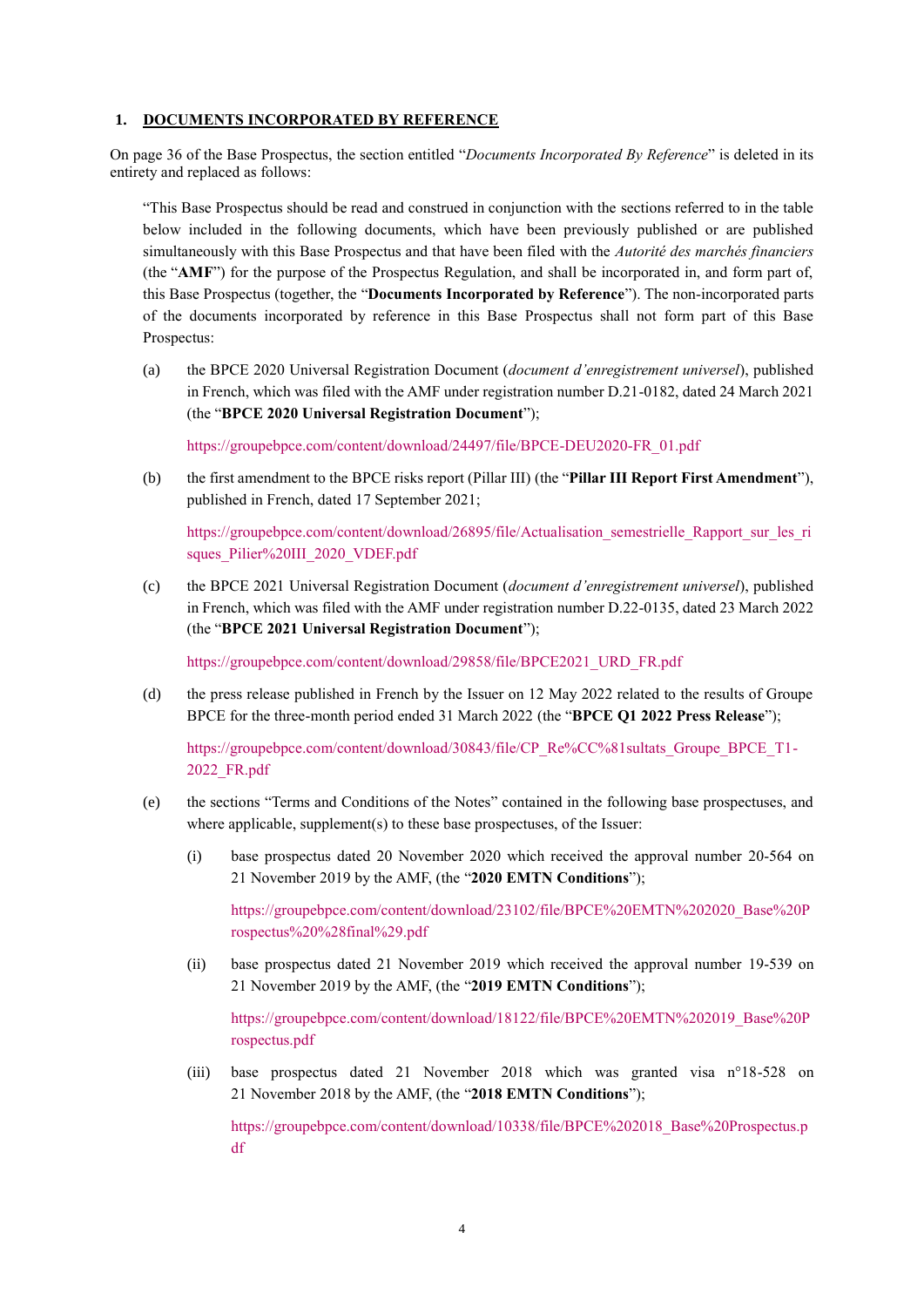(iv) base prospectus dated 1 December 2017 which was granted visa n°17-625 on 1 December 2017 by the AMF, (the "**2017 EMTN Conditions**");

[https://groupebpce.com/content/download/7682/file/BPCE%202017\\_Base%20Prospectus%2](https://groupebpce.com/content/download/7682/file/BPCE%202017_Base%20Prospectus%20%28final%29.pdf) [0%28final%29.pdf](https://groupebpce.com/content/download/7682/file/BPCE%202017_Base%20Prospectus%20%28final%29.pdf)

(v) base prospectus dated 21 December 2016 which was granted visa n°16-595 on 21 December 2016 by the AMF, (the "**December 2016 EMTN Conditions**");

[https://groupebpce.com/content/download/7692/file/A33168985%20v0.0%20BPCE%20SNP](https://groupebpce.com/content/download/7692/file/A33168985%20v0.0%20BPCE%20SNP%20Update_Base%20Prospectus%20%28visa%29.pdf) [%20Update\\_Base%20Prospectus%20%28visa%29.pdf](https://groupebpce.com/content/download/7692/file/A33168985%20v0.0%20BPCE%20SNP%20Update_Base%20Prospectus%20%28visa%29.pdf)

(vi) base prospectus dated 23 November 2016 which was granted visa n°16-545 on 23 November 2016 by the AMF, (the "**November 2016 EMTN Conditions**");

[https://groupebpce.com/content/download/7693/file/BPCE%202016\\_Base%20Prospectus.pdf](https://groupebpce.com/content/download/7693/file/BPCE%202016_Base%20Prospectus.pdf)

(vii) base prospectus dated 18 November 2015 which was granted visa n°15-588 on 18 November 2015 by the AMF, (the "**2015 EMTN Conditions**");

[https://groupebpce.com/content/download/7702/file/BPCE%202015\\_Base%20Prospectus.pdf](https://groupebpce.com/content/download/7702/file/BPCE%202015_Base%20Prospectus.pdf)

(viii) base prospectus dated 20 November 2014 which was granted visa n°14-610 on 20 November 2014 by the AMF, (the "**2014 EMTN Conditions**");

https://groupebpce.com/content/download/7712/file/BPCE%202014\_Base%20Prospectus.pdf

(ix) base prospectus dated 22 November 2013 which was granted visa n°13-629 on 22 November 2013 by the AMF, (the "**2013 EMTN Conditions**");

[https://groupebpce.com/content/download/7723/file/BPCE\\_Base%20Prospectus\\_2013\\_VISA](https://groupebpce.com/content/download/7723/file/BPCE_Base%20Prospectus_2013_VISA.pdf) [.pdf](https://groupebpce.com/content/download/7723/file/BPCE_Base%20Prospectus_2013_VISA.pdf)

(x) base prospectus dated 26 November 2012 which was granted visa n°12-573 on 26 November 2012 by the AMF (the "**2012 EMTN Conditions**");

[https://groupebpce.com/content/download/7736/file/BPCE\\_Base%20Prospectus\\_2012\\_VISA](https://groupebpce.com/content/download/7736/file/BPCE_Base%20Prospectus_2012_VISA.pdf) [.pdf](https://groupebpce.com/content/download/7736/file/BPCE_Base%20Prospectus_2012_VISA.pdf)

(xi) base prospectus dated 17 November 2011 which was granted visa n°11-536 on 17 November 2011 by the AMF (the "2**011 EMTN Conditions**");

[https://groupebpce.com/content/download/7748/file/BPCE\\_Base%20Prospectus%20EMTN\\_](https://groupebpce.com/content/download/7748/file/BPCE_Base%20Prospectus%20EMTN_2011.pdf) [2011.pdf](https://groupebpce.com/content/download/7748/file/BPCE_Base%20Prospectus%20EMTN_2011.pdf)

(xii) base prospectus dated 5 November 2010 which was granted visa n°10-387 on 5 November 2010 by the AMF (the "**2010 EMTN Conditions**");

[https://groupebpce.com/content/download/7764/file/BPCE\\_Base%20Prospectus%202010.pdf](https://groupebpce.com/content/download/7764/file/BPCE_Base%20Prospectus%202010.pdf)

The 2020 EMTN Conditions, together with the 2019 EMTN Conditions, the 2018 EMTN Conditions, 2017 EMTN Conditions, the December 2016 EMTN Conditions, the November 2016 EMTN Conditions, the 2015 EMTN Conditions, the 2014 EMTN Conditions, the 2013 ETMN Conditions, the 2012 EMTN Conditions, the 2011 EMTN Conditions and the 2010 EMTN Conditions, the "**EMTN Previous Conditions**").

Free English language translations of the documents incorporated by reference in this Base Prospectus listed in paragraphs (a) to (d) are available, for information purposes only, on the Issuer's website.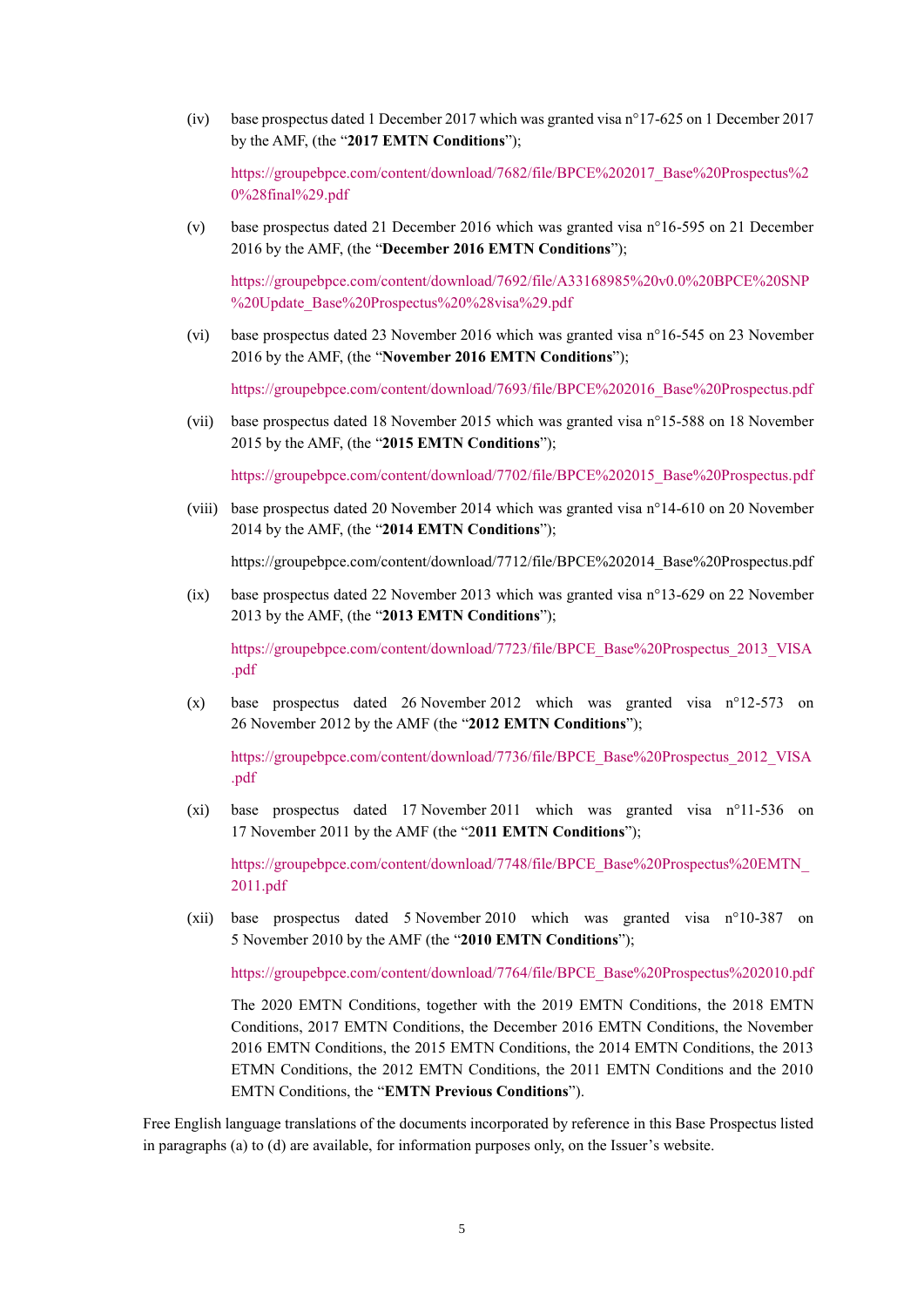The EMTN Previous Conditions are incorporated by reference in the Base Prospectus for the purpose only of further issues of Notes to be assimilated (*assimilées*) and form a single series with Notes already issued with the relevant EMTN Previous Conditions.

| <b>EMTN Previous Conditions</b> |                  |  |  |  |
|---------------------------------|------------------|--|--|--|
| 2020 EMTN Conditions            | Pages 43 to 125  |  |  |  |
| 2019 EMTN Conditions            | Pages 39 to 101  |  |  |  |
| 2018 EMTN Conditions            | Pages 122 to 179 |  |  |  |
| 2017 EMTN Conditions            | Pages 119 to 169 |  |  |  |
| December 2016 EMTN Conditions   | Pages 122 to 170 |  |  |  |
| November 2016 EMTN Conditions   | Pages 109 to 154 |  |  |  |
| 2015 EMTN Conditions            | Pages 109 to 154 |  |  |  |
| 2014 EMTN Conditions            | Pages 94 to 134  |  |  |  |
| 2013 EMTN Conditions            | Pages 93 to 132  |  |  |  |
| 2012 EMTN Conditions            | Pages 87 to 128  |  |  |  |
| 2011 EMTN Conditions            | Pages 53 to 84   |  |  |  |
| 2010 EMTN Conditions            | Pages 53 to 83   |  |  |  |

The non-incorporated parts of the documents incorporated by reference in this Base Prospectus shall not form part of this Base Prospectus and are either not relevant for the investors or covered elsewhere in this Base Prospectus. Any statement contained in the Documents Incorporated by Reference shall be modified or superseded for the purpose of this Base Prospectus to the extent that a statement contained herein modifies or supersedes such earlier statement (whether expressly, by implication or otherwise). Any statement so modified or superseded shall not, except as so modified or superseded, constitute a part of this Base Prospectus. The Documents Incorporated by Reference are available on the websites of the Issuer (www.bpce.fr) and/or of the AMF (www.amf-france.org). The Documents Incorporated by Reference will also be available free of charge to the public at the specified office of the Fiscal Agent.

Below are tables that reference the topics from the Documents Incorporated by Reference which are incorporated by reference in this Base Prospectus.

| <b>Annex 6 of the Commission</b><br><b>Delegated Regulation (EU)</b><br>No. 2019/980, amended and<br>supplementing the<br><b>Prospectus Regulation</b> | <b>BPCE 2020</b><br><b>Universal</b><br>Registration<br>Document | Pillar III<br><b>Report First</b><br>Amendment | <b>BPCE 2021</b><br><b>Universal</b><br>Registration<br><b>Document</b> | <b>BPCE Q1 2022</b><br><b>Press Release</b> |
|--------------------------------------------------------------------------------------------------------------------------------------------------------|------------------------------------------------------------------|------------------------------------------------|-------------------------------------------------------------------------|---------------------------------------------|
| <b>3. RISK FACTORS</b>                                                                                                                                 |                                                                  |                                                | Pages 609-620                                                           |                                             |
| <b>4. INFORMATION</b><br><b>ABOUT THE ISSUER</b>                                                                                                       |                                                                  |                                                |                                                                         |                                             |
| 4.1 History and<br>development of the Issuer                                                                                                           |                                                                  |                                                | Pages 18-19                                                             |                                             |
| 4.1.1. The legal and<br>commercial name of the<br>issuer                                                                                               |                                                                  |                                                | Page 724                                                                |                                             |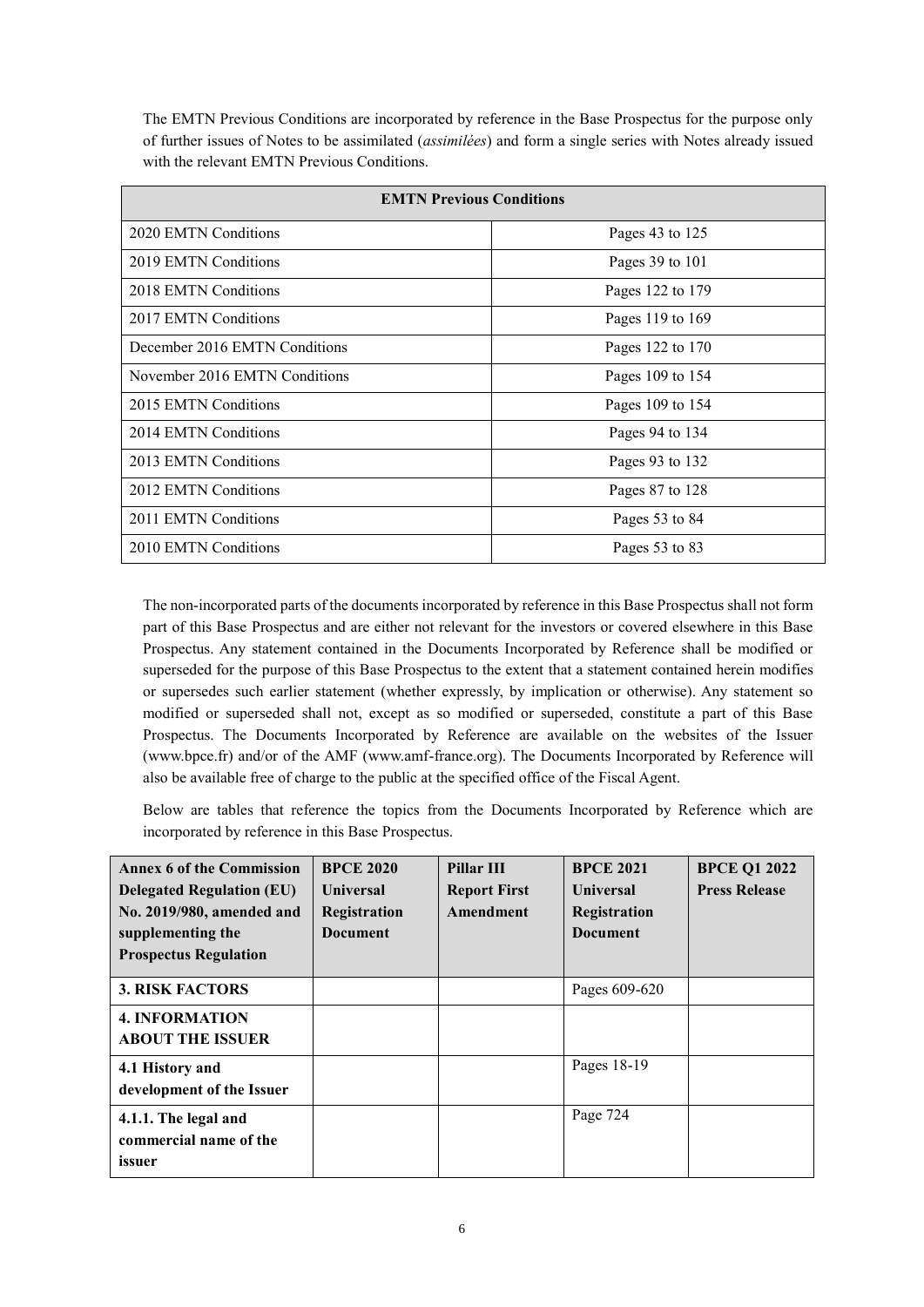| <b>Annex 6 of the Commission</b><br><b>Delegated Regulation (EU)</b><br>No. 2019/980, amended and<br>supplementing the<br><b>Prospectus Regulation</b>                                                                                                                                                                                                                                                                                                                                                                      | <b>BPCE 2020</b><br>Universal<br>Registration<br><b>Document</b> | Pillar III<br><b>Report First</b><br>Amendment | <b>BPCE 2021</b><br><b>Universal</b><br>Registration<br><b>Document</b> | <b>BPCE Q1 2022</b><br><b>Press Release</b> |
|-----------------------------------------------------------------------------------------------------------------------------------------------------------------------------------------------------------------------------------------------------------------------------------------------------------------------------------------------------------------------------------------------------------------------------------------------------------------------------------------------------------------------------|------------------------------------------------------------------|------------------------------------------------|-------------------------------------------------------------------------|---------------------------------------------|
| 4.1.2. The place of<br>registration of the issuer, its<br>registration number and<br>legal entity identifier<br>("LEI").                                                                                                                                                                                                                                                                                                                                                                                                    |                                                                  |                                                | Page 724                                                                |                                             |
| 4.1.3. The date of<br>incorporation and the<br>length of life of the issuer,<br>except where the period is<br>indefinite                                                                                                                                                                                                                                                                                                                                                                                                    |                                                                  |                                                | Page $72\overline{4}$                                                   |                                             |
| 4.1.4. The domicile and<br>legal form of the issuer, the<br>legislation under which the<br>issuer operates, its country<br>of incorporation, the<br>address, telephone number<br>of its registered office (or<br>principal place of business<br>if different from its<br>registered office) and<br>website of the Issuer, if any,<br>with a disclaimer that the<br>information on the website<br>does not form part of the<br>prospectus unless that<br>information is incorporated<br>by reference into the<br>prospectus. |                                                                  |                                                | Page 724                                                                |                                             |
| 4.1.5 Details of any recent<br>events particular to the<br>Issuer and which are to a<br>material extent relevant to<br>an evaluation of the<br>Issuer's solvency                                                                                                                                                                                                                                                                                                                                                            |                                                                  | Pages 5 to 7                                   | Pages 22-24,<br>217-219, 235,<br>251, 411, 545,<br>729                  | Pages 1 to 30                               |
| 4.1.6 Credit ratings<br>assigned to an issuer at the<br>request or with the<br>cooperation of the issuer in<br>the rating process. A brief<br>explanation of the meaning<br>of the ratings if this has<br>previously been published<br>by the rating provider.                                                                                                                                                                                                                                                              |                                                                  |                                                | Page 15                                                                 |                                             |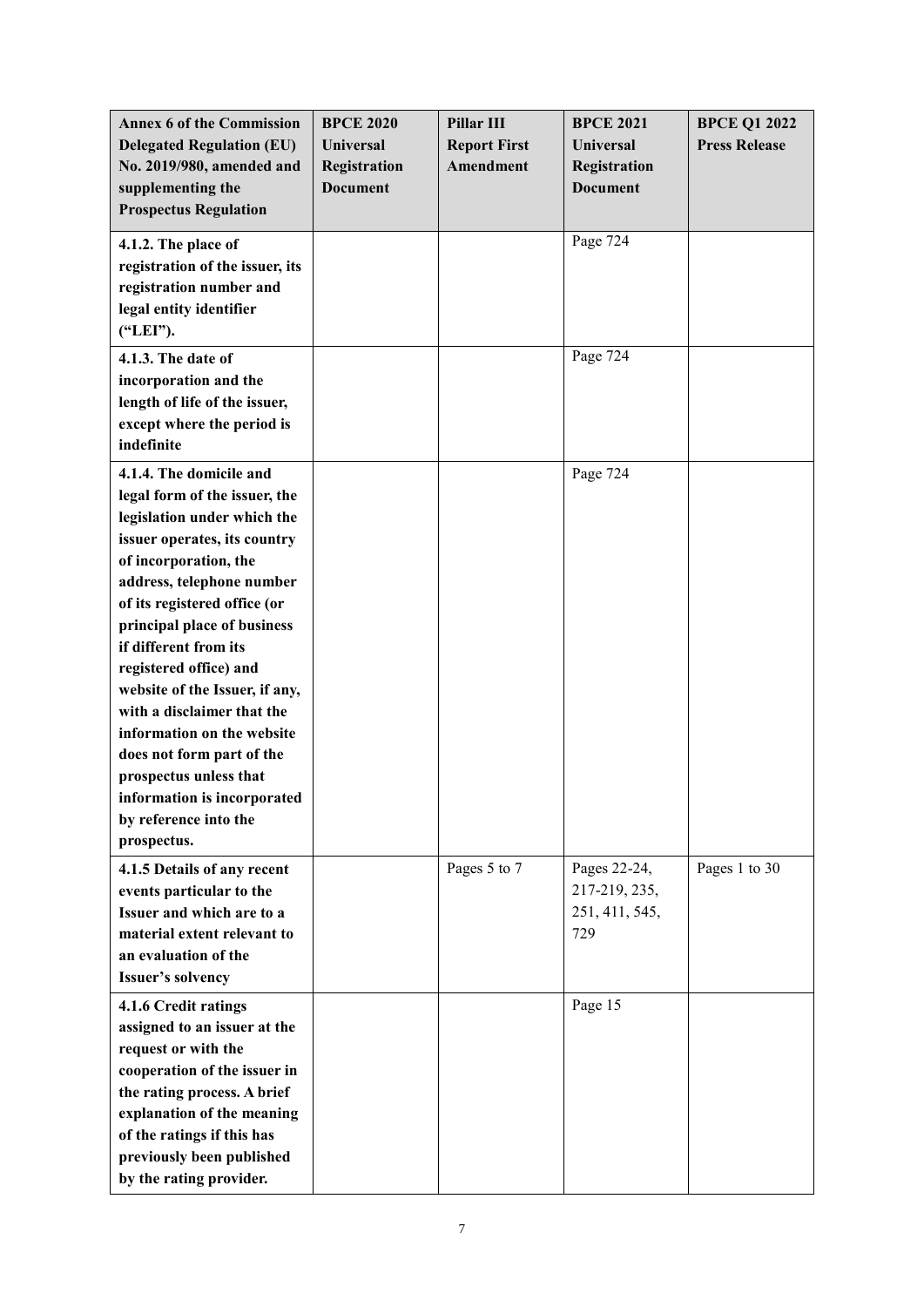| <b>Annex 6 of the Commission</b><br><b>Delegated Regulation (EU)</b><br>No. 2019/980, amended and<br>supplementing the<br><b>Prospectus Regulation</b>                                                                                                                         | <b>BPCE 2020</b><br><b>Universal</b><br>Registration<br><b>Document</b> | Pillar III<br><b>Report First</b><br>Amendment | <b>BPCE 2021</b><br><b>Universal</b><br><b>Registration</b><br><b>Document</b> | <b>BPCE Q1 2022</b><br><b>Press Release</b> |
|--------------------------------------------------------------------------------------------------------------------------------------------------------------------------------------------------------------------------------------------------------------------------------|-------------------------------------------------------------------------|------------------------------------------------|--------------------------------------------------------------------------------|---------------------------------------------|
| 4.1.7 Information on the<br>material changes in the<br>issuer's borrowing and<br>funding structure since the<br>last financial year.                                                                                                                                           |                                                                         |                                                | Not Applicable                                                                 |                                             |
| 4.1.8 Description of the<br>expected financing of the<br>issuer's activities                                                                                                                                                                                                   |                                                                         |                                                | Not Applicable                                                                 |                                             |
| <b>5. BUSINESS OVERVIEW</b>                                                                                                                                                                                                                                                    |                                                                         |                                                |                                                                                |                                             |
| 5.1 Principal activities                                                                                                                                                                                                                                                       |                                                                         |                                                | Pages 24-41,<br>222-230                                                        |                                             |
| 5.1.1 A brief description of<br>the Issuer's principal<br>activities including the<br>main categories of products<br>sold and/ or services<br>performed;                                                                                                                       |                                                                         |                                                | Pages 24-41                                                                    |                                             |
| 5.1.2 an indication of any<br>significant new products or<br>activities;                                                                                                                                                                                                       |                                                                         |                                                | Pages 24-41                                                                    |                                             |
| 5.1.3 of the principal<br>markets in which the Issuer<br>competes                                                                                                                                                                                                              |                                                                         |                                                | Pages 24-41                                                                    |                                             |
| 5.2 The basis for any<br>statements made by the<br><b>Issuer regarding its</b><br>competitive position.                                                                                                                                                                        |                                                                         |                                                | Pages 24-41                                                                    |                                             |
| <b>6. ORGANISATIONAL</b><br><b>STRUCTURE</b>                                                                                                                                                                                                                                   |                                                                         |                                                |                                                                                |                                             |
| 6.1 If the Issuer is part of a<br>Group, a brief description<br>of the Group and the<br>Issuer's position within the<br>Group. This may be in the<br>form of, or accompanied by,<br>a diagram of the<br>organisational structure if<br>this helps to clarify the<br>structure. |                                                                         |                                                | Pages 20-21,<br>376-389, 521-<br>530, 570-575                                  |                                             |
| 6.2 If the Issuer is<br>dependent upon other                                                                                                                                                                                                                                   |                                                                         |                                                | Pages 20-21                                                                    |                                             |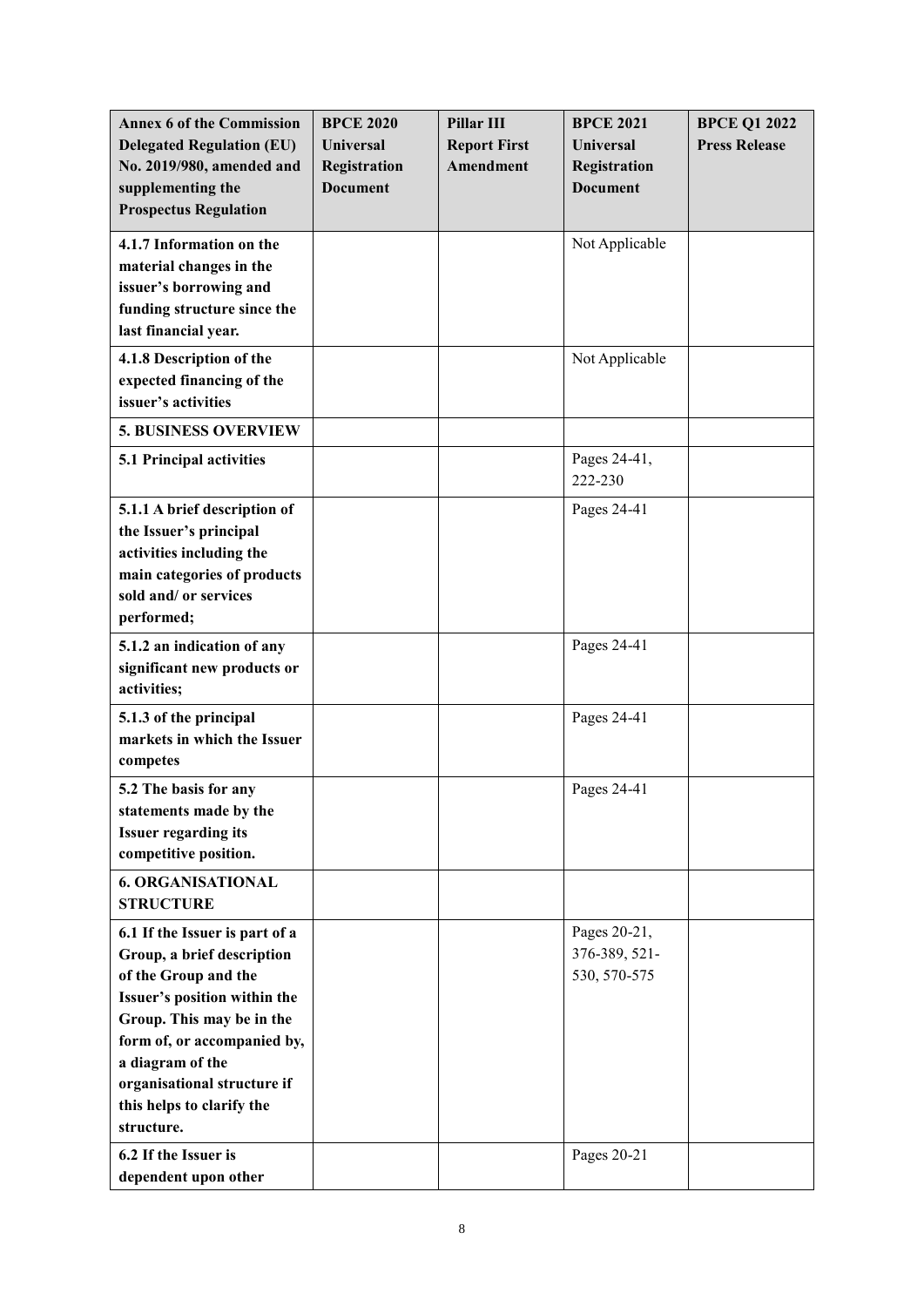| <b>Annex 6 of the Commission</b><br><b>Delegated Regulation (EU)</b><br>No. 2019/980, amended and<br>supplementing the<br><b>Prospectus Regulation</b>                                                                                                                                                                 | <b>BPCE 2020</b><br><b>Universal</b><br>Registration<br><b>Document</b> | Pillar III<br><b>Report First</b><br>Amendment | <b>BPCE 2021</b><br><b>Universal</b><br>Registration<br><b>Document</b> | <b>BPCE Q1 2022</b><br><b>Press Release</b> |
|------------------------------------------------------------------------------------------------------------------------------------------------------------------------------------------------------------------------------------------------------------------------------------------------------------------------|-------------------------------------------------------------------------|------------------------------------------------|-------------------------------------------------------------------------|---------------------------------------------|
| entities within the Group,<br>this must be clearly stated<br>together with an<br>explanation of this<br>dependence                                                                                                                                                                                                     |                                                                         |                                                |                                                                         |                                             |
| 7. TREND<br><b>INFORMATION</b>                                                                                                                                                                                                                                                                                         |                                                                         |                                                |                                                                         |                                             |
| 7.2 Information of any<br>known trends                                                                                                                                                                                                                                                                                 |                                                                         |                                                | Pages 236-238,<br>545                                                   |                                             |
| 9. ADMINISTRATIVE,<br><b>MANAGEMENT AND</b><br><b>SUPERVISORY BODIES</b>                                                                                                                                                                                                                                               |                                                                         |                                                |                                                                         |                                             |
| 9.1 Names, business<br>addresses and functions<br>within the Issuer of the<br>members of the<br>administrative,<br>management and<br>supervisory bodies, and an<br>indication of the principal<br>activities performed by<br>them outside of that Issuer<br>where these are significant<br>with respect to the Issuer- |                                                                         |                                                | Pages 10-11,<br>132-179                                                 |                                             |
| 9.2 Statement that there are<br>no conflicts of interest                                                                                                                                                                                                                                                               |                                                                         |                                                | Pages 135, 213-<br>214                                                  |                                             |
| 10. MAJOR<br><b>SHAREHOLDERS</b>                                                                                                                                                                                                                                                                                       |                                                                         |                                                |                                                                         |                                             |
| 10.1 To the extent known to<br>the Issuer, state whether the<br>Issuer is directly or<br>indirectly owned or<br>controlled and by whom,<br>and describe the nature of<br>such control, and describe<br>the measures in place to<br>ensure that such control is<br>not abused                                           |                                                                         |                                                | Pages 728-729                                                           |                                             |
| 10.2 A description of any<br>arrangements, known to<br>the Issuer, the operation of<br>which may at a subsequent                                                                                                                                                                                                       |                                                                         |                                                | Page 729                                                                |                                             |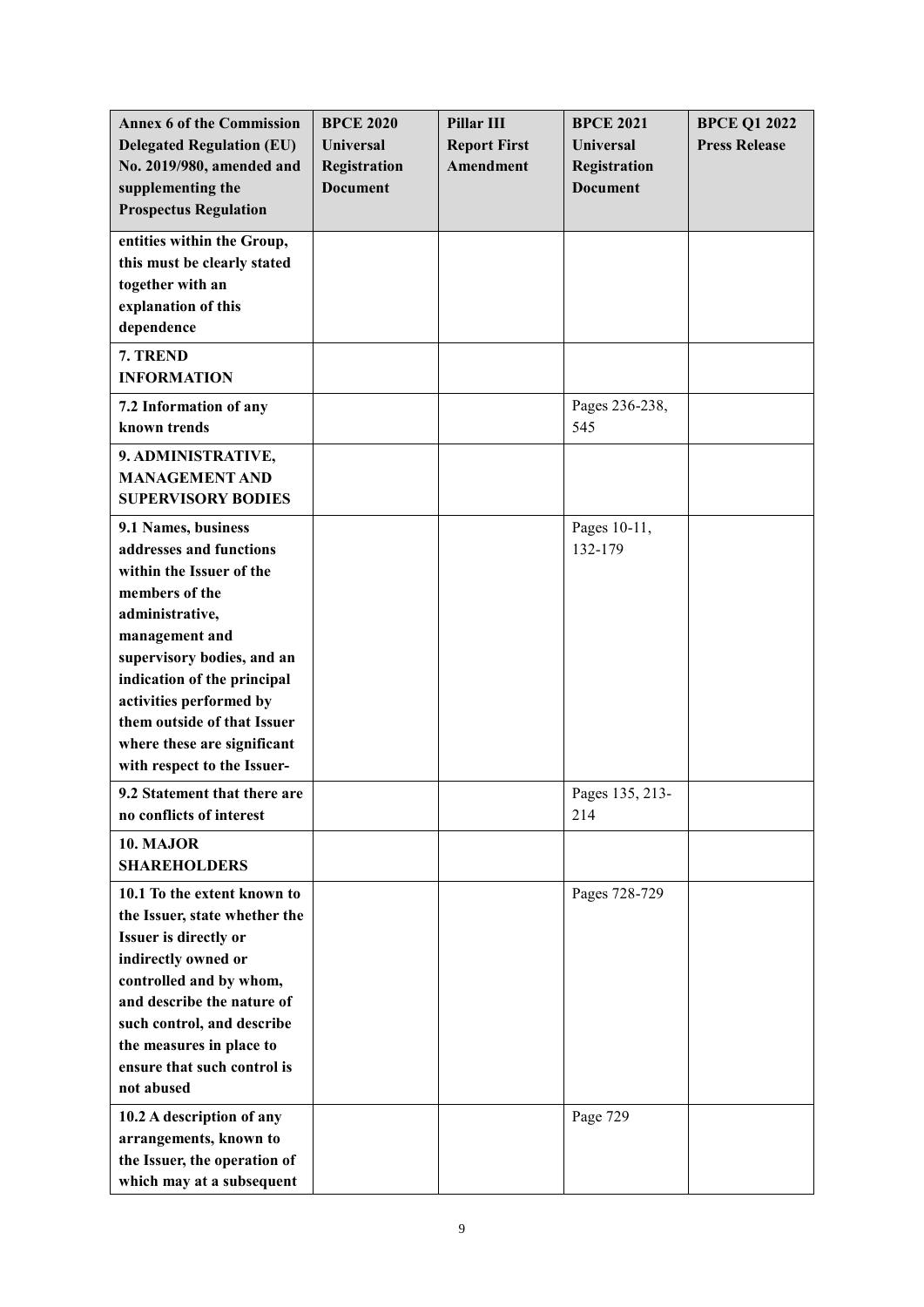| <b>Annex 6 of the Commission</b><br><b>Delegated Regulation (EU)</b><br>No. 2019/980, amended and<br>supplementing the<br><b>Prospectus Regulation</b>                                    | <b>BPCE 2020</b><br><b>Universal</b><br>Registration<br><b>Document</b>                                   | <b>Pillar III</b><br><b>Report First</b><br>Amendment | <b>BPCE 2021</b><br><b>Universal</b><br>Registration<br><b>Document</b>                               | <b>BPCE Q1 2022</b><br><b>Press Release</b> |
|-------------------------------------------------------------------------------------------------------------------------------------------------------------------------------------------|-----------------------------------------------------------------------------------------------------------|-------------------------------------------------------|-------------------------------------------------------------------------------------------------------|---------------------------------------------|
| date result in a change in<br>control of the Issuer                                                                                                                                       |                                                                                                           |                                                       |                                                                                                       |                                             |
| 11. FINANCIAL<br><b>INFORMATION</b><br><b>CONCERNING THE</b><br><b>ISSUER'S ASSETS AND</b><br><b>LIABILITIES,</b><br><b>FINANCIAL POSITION</b><br><b>AND PROFITS AND</b><br><b>LOSSES</b> |                                                                                                           |                                                       |                                                                                                       |                                             |
| 11.1 Historical Financial<br><b>Information</b>                                                                                                                                           |                                                                                                           |                                                       |                                                                                                       |                                             |
| 11.1.1 Audited historical<br>financial information                                                                                                                                        | <b>BPCE</b> – Pages<br>530-573                                                                            |                                                       | $BPCE-Pages$<br>548-589                                                                               |                                             |
| 11.1.6 Consolidated<br>financial statements                                                                                                                                               | Groupe BPCE-<br>Pages 239-380<br>Groupe BPCE<br>$SA-Pages 389-$<br>515                                    |                                                       | Groupe BPCE -<br>Pages 220-232<br>and 241-391<br>Groupe BPCE<br>$SA-Pages 401-$<br>531                |                                             |
| 11.2 Interim and other<br>financial information                                                                                                                                           |                                                                                                           |                                                       |                                                                                                       |                                             |
| 11.3 Auditing of historical<br>annual financial<br>information                                                                                                                            | <b>BPCE</b> – Pages<br>574-577<br>Groupe BPCE -<br>Pages 381-388<br>Groupe BPCE<br>$SA-Pages 516-$<br>522 |                                                       | $BPCE-Pages$<br>590-593<br>Groupe BPCE -<br>Pages 392-400<br>Groupe BPCE<br>$SA - Pages 532 -$<br>539 |                                             |
| 11.4 Legal and arbitration<br>proceedings                                                                                                                                                 | Pages 684-687                                                                                             |                                                       | Pages 699-703                                                                                         |                                             |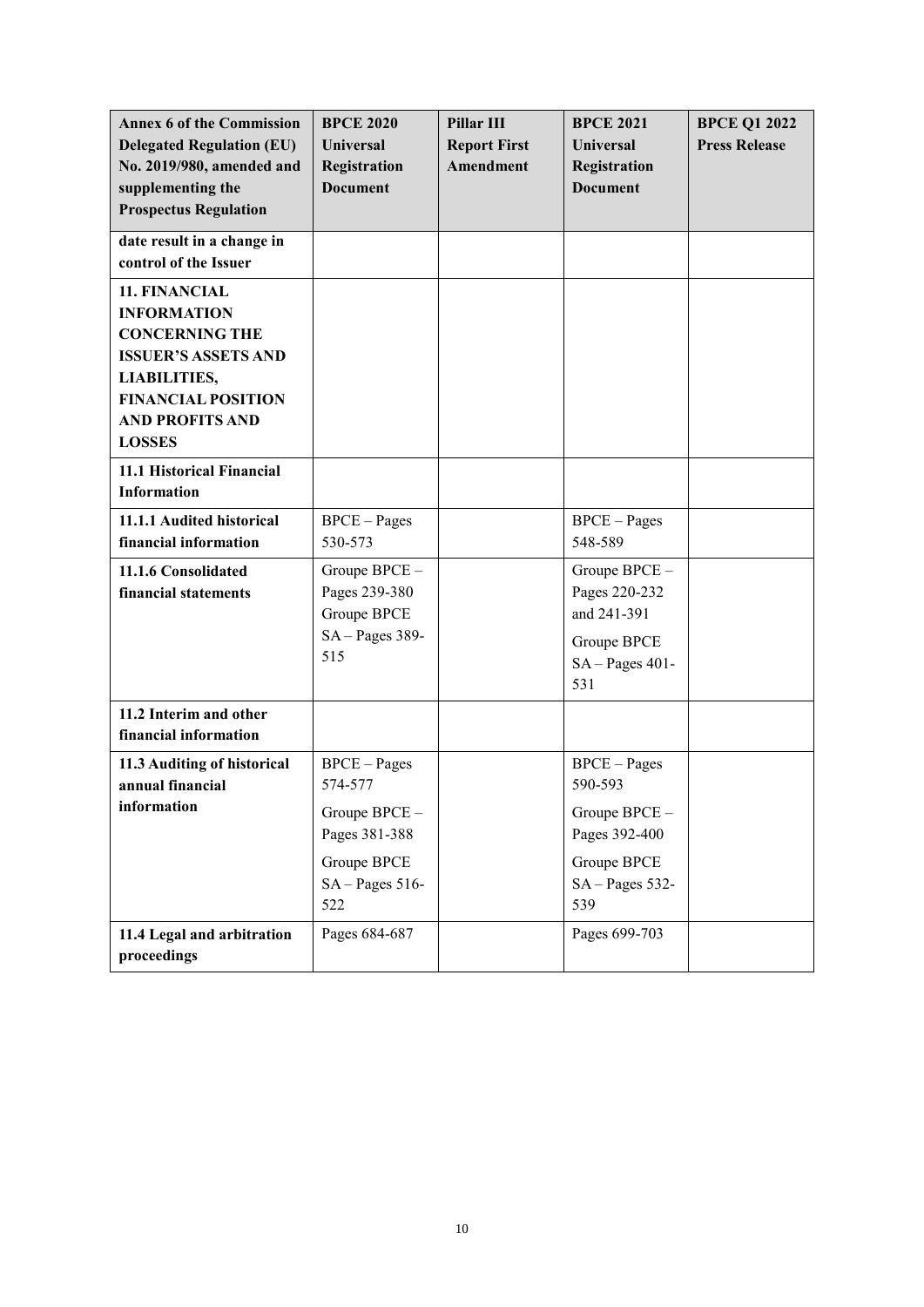| <b>Annex 6 of the Commission</b><br><b>Delegated Regulation (EU)</b><br>No. 2019/980, amended and<br>supplementing the<br><b>Prospectus Regulation</b>                                                                                                                                                                                                                      | <b>BPCE 2020</b><br><b>Universal</b><br>Registration<br><b>Document</b> | Pillar III<br><b>Report First</b><br><b>Amendment</b> | <b>BPCE 2021</b><br><b>Universal</b><br>Registration<br><b>Document</b> | <b>BPCE Q1 2022</b><br><b>Press Release</b> |
|-----------------------------------------------------------------------------------------------------------------------------------------------------------------------------------------------------------------------------------------------------------------------------------------------------------------------------------------------------------------------------|-------------------------------------------------------------------------|-------------------------------------------------------|-------------------------------------------------------------------------|---------------------------------------------|
| <b>13. MATERIAL</b><br><b>CONTRACTS</b>                                                                                                                                                                                                                                                                                                                                     |                                                                         |                                                       |                                                                         |                                             |
| A brief summary of all<br>material contracts that are<br>not entered into in the<br>ordinary course of the<br>Issuer's business, which<br>could result in any group<br>member being under an<br>obligation or an entitlement<br>that is material to the<br>Issuer's ability to meet its<br>obligations to security<br>holders in respect of the<br>securities being issued. |                                                                         |                                                       | Page 729                                                                |                                             |
| <b>14. DOCUMENTS</b><br><b>AVAILABLE</b>                                                                                                                                                                                                                                                                                                                                    |                                                                         |                                                       | Page 745                                                                |                                             |

Information contained in the Documents Incorporated by Reference other than information listed in the table above is for information purposes only."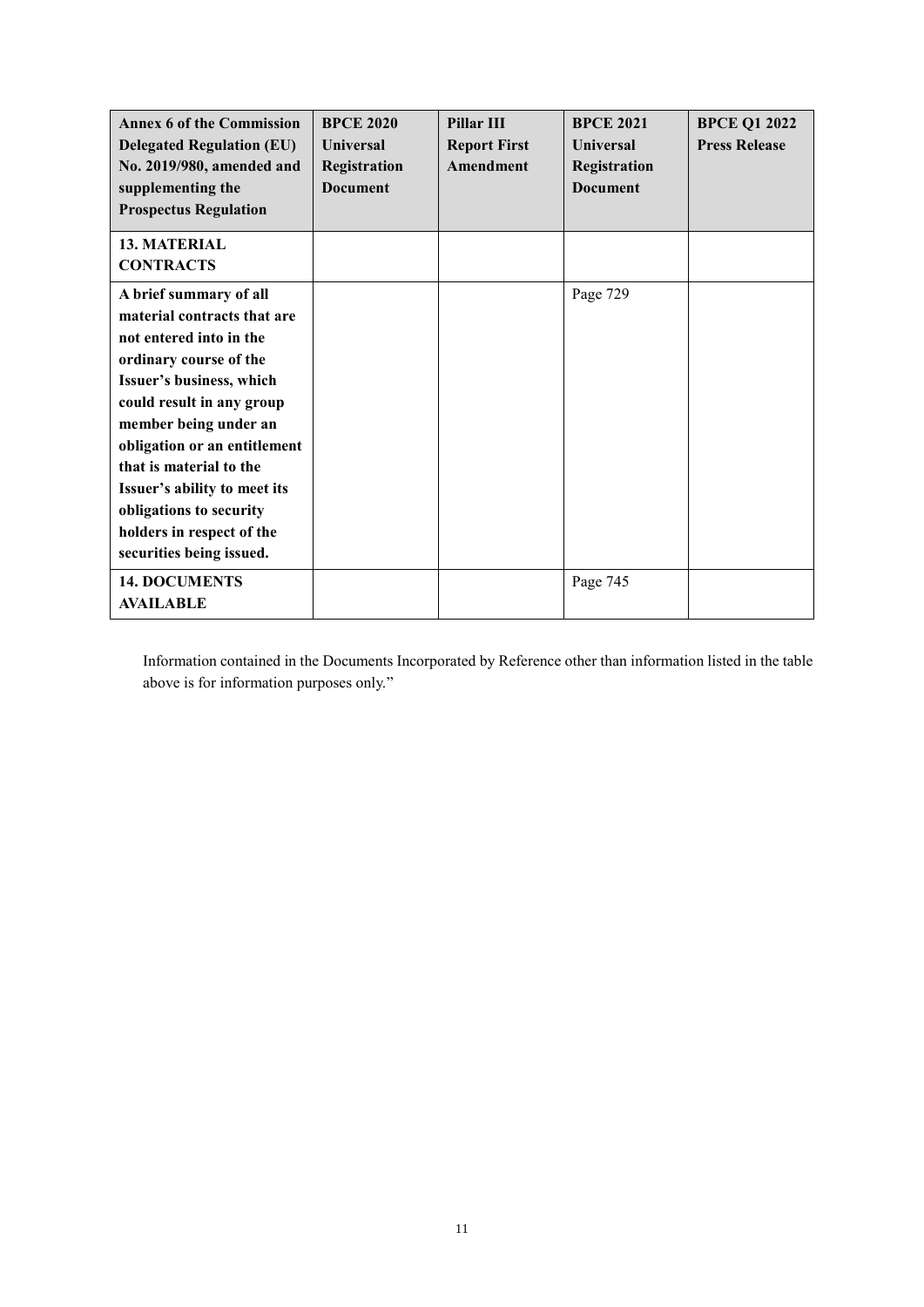## <span id="page-11-0"></span>**2. GENERAL INFORMATION**

On page 202 of the Base Prospectus, paragraph "*Significant change in the Issuer's financial position or financial performance*" is deleted in its entirety and replaced as follows:

"Except as disclosed in this Base Prospectus and the information incorporated by reference herein, there has been no significant change nor any development reasonably likely to involve a significant change, that is material in the context of the issue of the Notes, in the financial position or financial performance of the Issuer since 31 December 2021, of the Groupe BPCE SA since 31 December 2021 and of the Groupe BPCE since 31 March 2022."